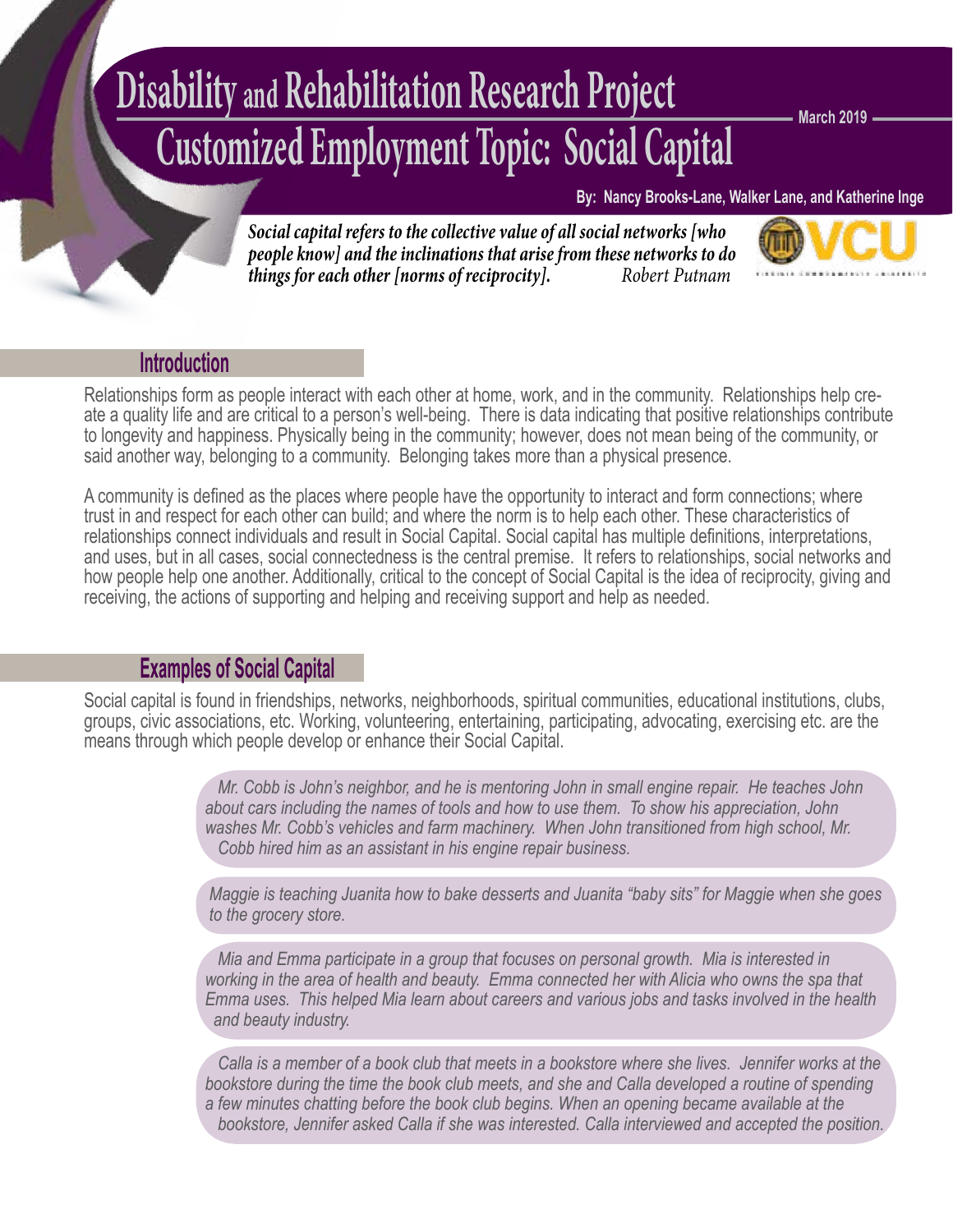#### **The Importance of Social Capital for Employment**

Research shows that isolation has a negative impact on a person's physical and emotional health. When people are not engaged in relationships, they become isolated. Individuals with disabilities typically have fewer opportunities to form relationships outside of a service delivery system that is paid to support them. Without social connectedness, peo ple with disabilities may not develop valued roles in their communities. It denies them the opportunity to develop import ant relationships and social connections that could increase their quality of life and create employment opportunities.

Social Capital benefits and is important to everyone's career path. Many job seekers with and without disabilities obtain employment because of who they know or who their network of friends know. Social Capital supports a person's employment goals by strengthening and expanding the number of people who may be willing to help while creating a sense of competence within the job seeker. The individual may also benefit from the Social Capital of others in their networks.

Mentorship and social networks are important aspects of career building. When individuals initially meet as a result of a common interest, they are already well on the way to building a relationship. Linking the job seeker based on vocational themes, educational and interest groups, as well as creating mentorship opportunities can be invaluable outcomes of Discovery, Job Search, and Job Development. Mentors working in positions that fall within the vocational theme(s) of a job seeker can provide valuable knowledge about work, job tasks, skills needed, ideas, business leads, and insight into where the job seekers skills would be a good fit.

### **Examples of Social Capital for Employment**

 *Forrest loves music, especially "The Motown Sound". When discussing his life goals, Forrest identified music as something he wants more of in his life. Forrest teamed with Walker to work on this goal, since they both love the same kinds of music. They often talk about the social and political events occurring at the time certain songs were written. Walker is connected to the music scene where Forrest lives. He has worked in some of the recording studios and knows producers, singers/performers, and musicians. Walker has the Social Capital that can benefit Forrest by "opening up" opportunities for him to explore music, learn more about music entertainment, and build relationships with individuals who* 

 *Prakash and his daughter, Kiara participate in an annual Father and Daughter Trip organized through a travel agency owned by Tamara. Kiara is known for her friendly, thoughtful manner and her love of life and adventure. The*  father and daughter have been doing this for six years, since Kiara was in elementary school. They also attend a *monthly gathering that the travel agency hosts.* 

*When Tamara's son, Christopher, and his wife, Meghan, expanded their horse boarding business to include Historical Tours on horseback, Tamara thought of Kiara. A job was customized that meets Kiara's ideal conditions of employment and the needs of the business owners. Kiara is well matched to the culture of the business, which was a critical factor for Christopher and Meghan.* 

*Kiara greets customers, hands them the clipboard to sign in, helps them select safety helmets, and ensures each customer reads and signs the safety forms. When the tour ends, she gathers and places the safety helmets in their cubby. She also keeps the office area clean and neat; organizes and stocks items for sale such as tee-shirts and jackets, reusable water bottles, and books; and answers the phone. This allows Christopher and Meghan to care for the horses between tours* 

 *while Kiara takes care of the office tasks.*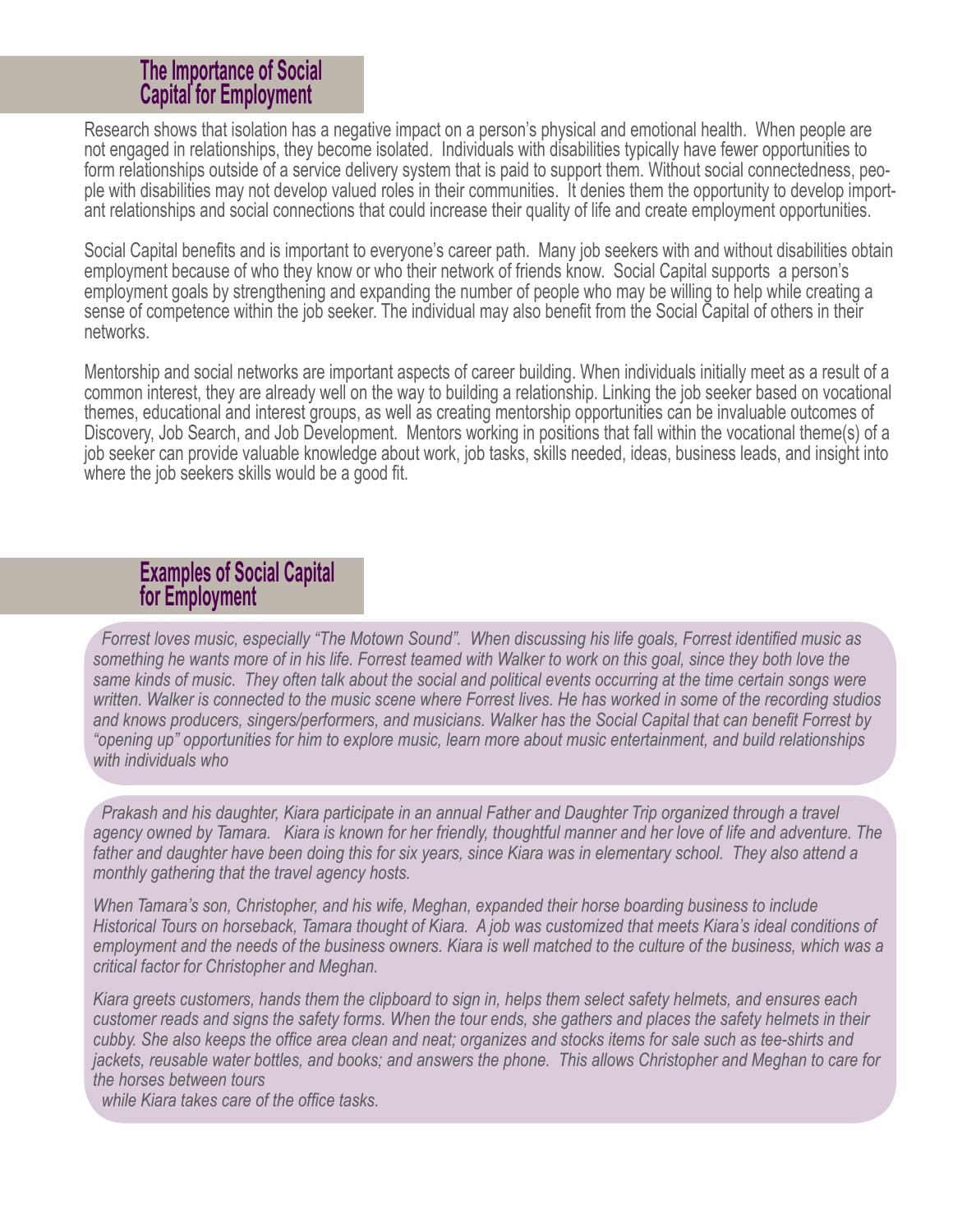Supporting individuals to have fuller lives requires the support team to:

- Teach the individual how to make choices.
- Assist with identifying skills, interests, preferences from a strengths-based perspective.
- Create opportunities for individuals to talk to, connect with, give to, and share with others.
- Help individuals incorporate into their daily routines community relationship building.
- Create opportunities for individuals to meet with others who share the same interests.
- Guide individuals in locating community places where people with similar interests congregate, spend time, and come together.
- Ensure individuals have a presence and are participating in activities that occur in favorite community places, "over and over" so there are opportunities to develop friendships out of familiarity, i.e. repeated interactions over time.
- Use Employment Best Practices to support individuals in becoming employed.

# **Person-Centered, Interest-Based Volunteering**

When agencies discontinue planning the same volunteer experiences for everyone and stop taking individuals in groups to volunteer, individuals may have the opportunity for person-centered volunteer experiences. Volunteering must never take the place of supporting the individual to become employed, delay opportunities for employment, or make the per son who is employed miss work to volunteer. Individuals must offer their services freely and without coercion.

Individuals with disabilities may volunteer for religious, charitable, or similar non-profit organizations but may not volunteer services to for-profit private sector businesses as guided by the Fair Labor Standards Act. They also should not replace workers without disabilities who are paid by the business or organization to do the same job duties. In other words, a person with a disability should never volunteer to do work that an individual without a disability is paid to perform. If a person is involved in a volunteer position as part of the career-planning process, information must be gathered and align with the person's employment interests, preferences, and career plans.

#### **Examples of Social Capital and Person-Centered, Interest-Based Volunteering**

 *Firash loves animals. Whenever he has the choice, his day is spent with dogs, puppies, cats, kittens, snakes, lizards, turtles and fish. He loves them all! He joined an animal rights advocacy group that promotes animal welfare and provides public education regarding responsible animal care. He is currently involved in the process of job development with Nathan, an employment specialist. Firash's conditions for employment must caring for, working*  with, and advocating for animals. His work with the advocacy group has been included on his Visual Resume along *with a recommendation from Clint, the organization's founder. Clint is using his Social Capital to create employment opportunities for Firash.*